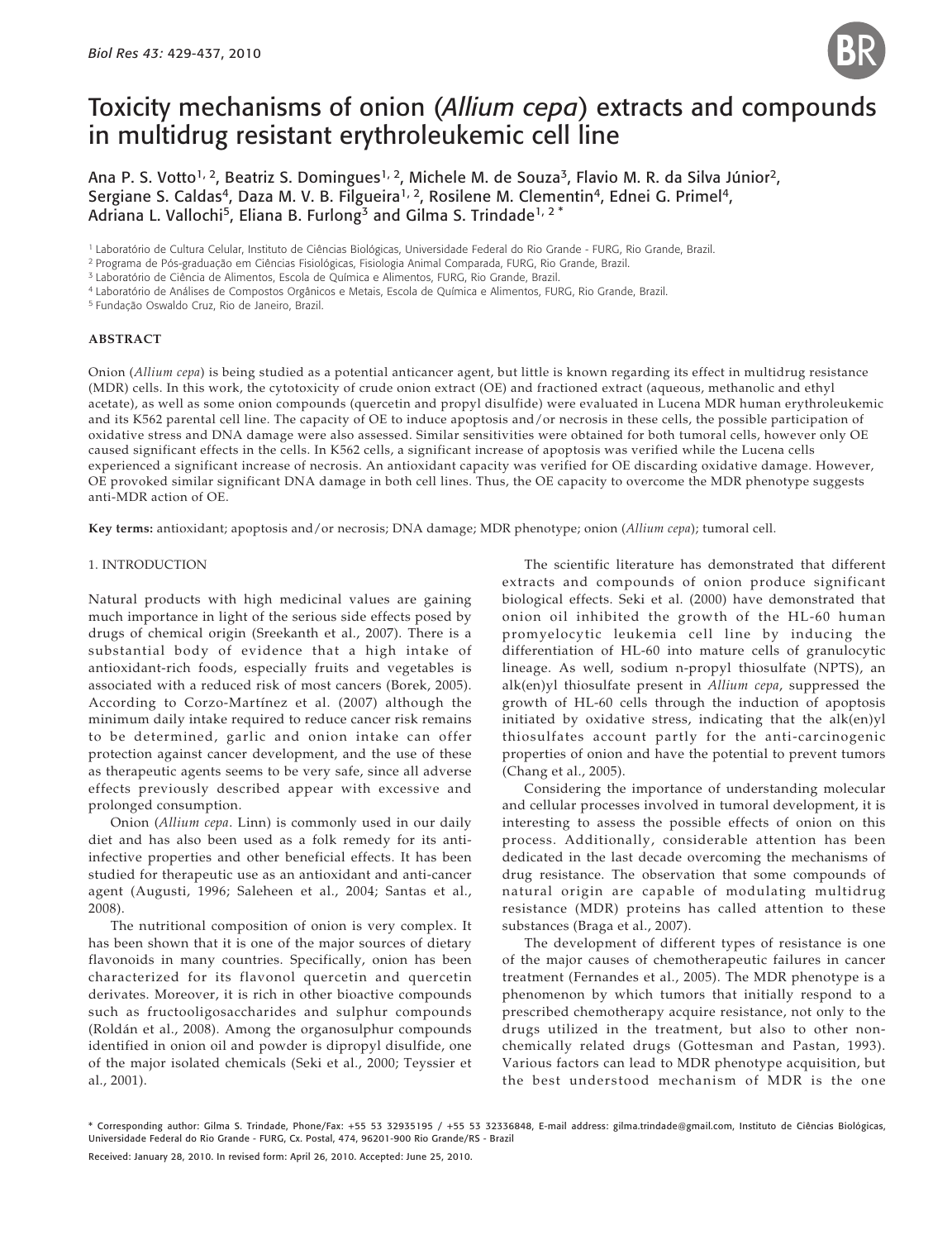conferred by the membrane P-glycoprotein (Pgp) (Ford and Hait, 1990), which acts by pumping several unrelated drugs out of the cells (Gottesman and Pastan, 1993). Rumjanek et al. (1994) established a leukemic MDR cell line using vincristine, according to the method of Tsuruo et al. (1983), and designated the transformed cell line K562-Lucena (Lucena).

Thus, the objective of this work was to compare the sensitivity of the cell lines that express, or do not express, the MDR phenotype to crude onion extract (OE), the effect of different fractions and some compounds of this extract, as well as to verify the possible cytotoxic mechanisms of OE.

## 2. MATERIALS AND METHODS

## *2.1. Preparation of crude onion (Allium cepa) extract (OE)*

The crude onion extract (OE) was prepared using onions (Petroline variety) obtained from the Coxilha region, located in the 5<sup>th</sup> district of Rio Grande, RS (southern Brazil). The onions were crushed and centrifuged at 3,000 rpm for 15 minutes. The supernatant was filtered and sterilized through a 0.22 μm membrane filter (Millipore), and stored at -80ºC. To estimate extract concentration, samples were submitted to a speed vac evaporator. The final product was quantified relating dry weight to volume  $(dw/v)$ . The resultant stock concentration was 115 mg/ml. The OE concentrations tested in the cell lines were 0.5; 1; 2; 4 and 8 mg/ml.

### *2.2. Fractionation of OE and Phenol Contents*

The OE was lyophilized and cold temperature extraction of the phenolic compounds was performed with water, ethyl acetate or methanol under horizontal agitation, followed by filtration at ambient temperature. The total phenolic content of OE was determined by the Folin-Ciocalteau method, using quercetin as standard (Furlong et al., 2003). Briefly, an aliquot of 500μl of OE was dissolved in 500μl of water and mixed with 4.5 ml of  $Na<sub>2</sub>CO<sub>3</sub> 4%$  for 1 minute and then placed in water bath at  $40^{\circ}$ C for 15 minutes. The homogenate was then agitated for 30 seconds in an ultrasonic bath with 500μl of Folin-Ciocalteau reagent diluted in distilled water (1:2). After 10 minutes, the absorbance was measured at 660 nm. The total phenol content was determined by interpolation of sample absorbance against the analytical curve of the quercetin standard. The data were expressed as mg of total phenols/g of OE. The total phenolic content verified in the OE was 11.3 mg phenols/g OE.

The phenol concentrations of aqueous fraction used in the cells were the same present in each OE concentration previously tested in the cells. Based on this, the phenol concentrations of the aqueous fraction used were 4.375; 8.75; 17.5; 35 and 70 μg/ml. The same volume of extracts of aqueous fraction were used for both methanol and ethyl acetate fractions, which determined the concentrations of 5; 10; 20; 40 and 80 μg/ml of phenols for the methanolic fraction, and 0.263; 0.525; 1.05; 2.1 and 4.2 μg/ml of phenols for the ethyl acetate fraction.

## *2.3. Chromatographic Analysis*

## *2.3.1 OE characterization by GC-MS*

According to Roldán et al. (2008) the major substances of onion are sulphur compounds and flavonols. Thus, the first step was to characterize the chemical profile of OE in general terms. This experiment were carried out in a Shimadzu gas chromatograph-mass spectrometer model GCMS-QP2010Plus, equipped with a capillary column Crossbond 5% diphenyl/95% dimethyl polysiloxane (Restek, 30 m x 0.25 mm i.d. x 0.25 um). The operating conditions were as follows: injector temperature,  $250 °C$ ;  $H_a$  flow rate, 1 mL min-<sup>1</sup>; oven temperature, 60-260 °C raised by 6°C min<sup>-1</sup> and injection volume of 1 μL. All injections were made in the split mode (split ratio 50:1). The operational parameters of the mass spectrometer were as follows: ionization voltage, 70 eV; source temperature, 200 °C; scan region, 50-250 *m*/*z*. The interface temperature was at 250 °C. The identification of compounds was accomplished by comparing the mass spectra data with those of compounds available from NIST library.

### *2.3.2 Quercetin*

For quercetin determination, a hydrolysis of the extract was made based on Wach et al., 2007. The identification of quercetin (CAS Reg. No. 849061-97-8) was carried out with an HPLC system from Waters, which consisted of a Waters 600 pump model, associated with a Waters 2996 Photodiode Array Detector, Rheodyne 20 μl loop injector, connected to an Empower PDA software for data acquisition. The analytical column was Hyperclone BDS C18 5μm 130Å (250 x 4.6 mm I.D), from Phenomenex (Torrance, CA, US). The mobile phase consisted of methanol (Mallinckrodt), acetonitrile (Mallinckrodt) and Milli-Q water acidified to pH 2.5 with phosphoric acid (Merck) (1:1,  $v/v$ ) (40:15:45,  $v/$ v). Water was purified with a Direct-Q UV3® (resistivity 18.2 MΩ cm) water purification system (Millipore, Bedford, MA, USA). The chromatograph was operated in the isocratic mode and the flow rate was 1 ml/min. Identification was based on retention time and UV-VIS spectra by comparison to standard commercial quercetin (Sigma). Quantification was carried out by the integration of the peak using the external standard method. The chromatographic profile of OE was compared to that of quercetin in standard solution.

The quercetin concentration in the OE was 27.5 μg/ml and the concentrations used in the tests (0.125; 0.25; 0.5; 1 and 2 μg/ml) were equivalent to quercetin concentration present in each OE concentration previously tested.

#### *2.3.3 Propyl disulfide*

The propyl disulfide (CAS Reg. No. 629-19-6) (Sigma) analysis was performed with a Shimadzu gas chromatograph-mass spectrometer model GCMS-QP2010Plus equipped with a capillary column Crossbond 5% diphenyl/ 95% dimethyl polysiloxane (Restek, 30 m x 0.25 mm i.d. x 0,25 um). The operating conditions were as follows: injector temperature, 250 °C;  $H_e$  flow rate, 1 mL min<sup>-1</sup>; oven temperature, 60-170 °C raised by 6 °C min<sup>-1</sup> and injection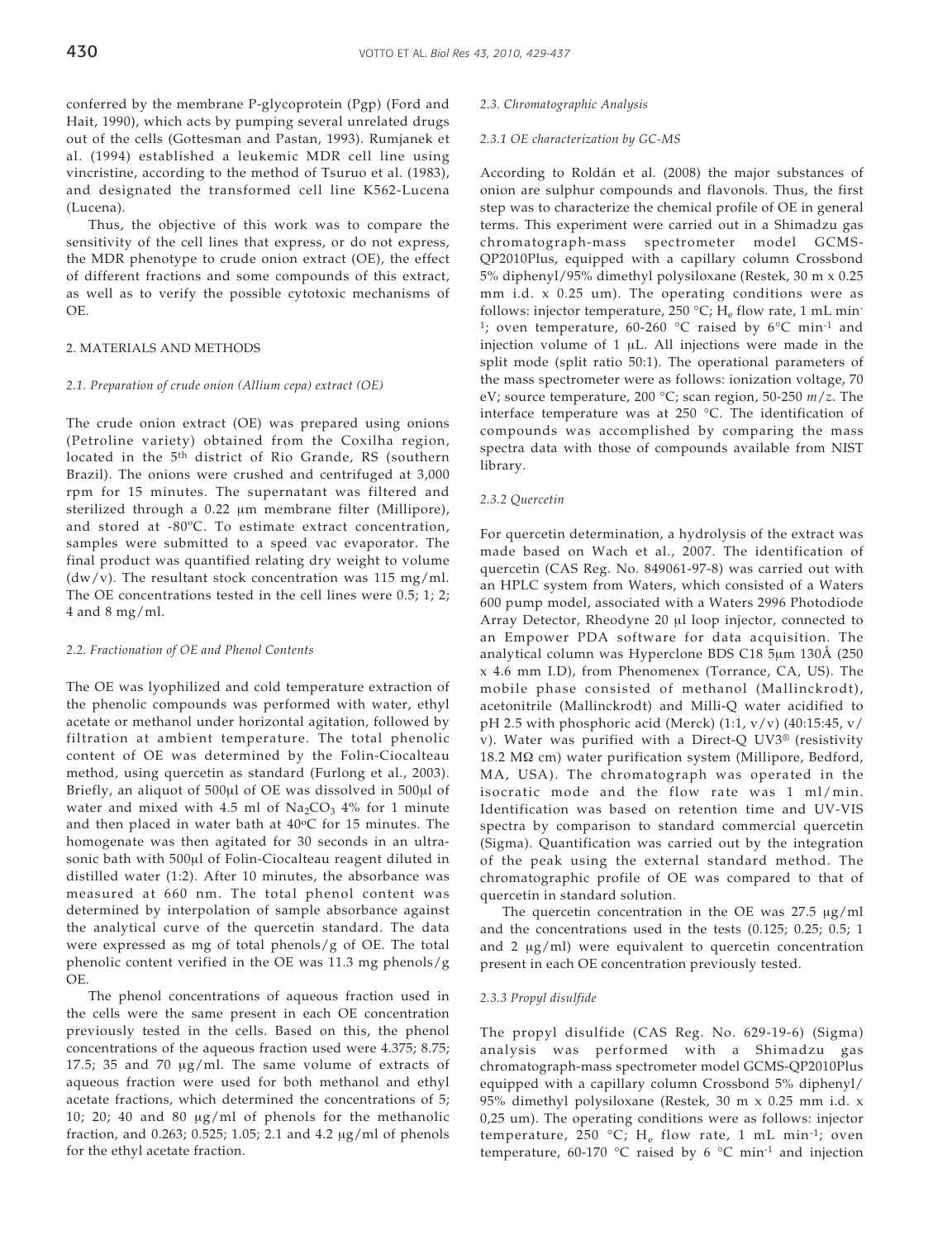volume of 1 μL. All injections were made in the splitless mode. The operational parameters of mass spectrometer were as follows: ionization voltage, 70 eV; source temperature, 200 °C; scan region, 50-250 *m*/*z*. The interface temperature was at 250 °C. In the SIM mode the ions monitored were m/z 150 and 108.

The propyl disulfide concentration in the OE was 0.23  $\mu$ g/ml and the concentrations tested in the cells (1; 2; 4; 8 e 16 ng/ml) were equivalent to propyl disulfide concentration present in each OE concentration previously tested.

## *2.4. Cells and culture conditions*

The tumoral cells were obtained from the Tumoral Immunology Laboratory of the Medical Biochemistry Department of the Rio de Janeiro Federal University, Brazil. The K562 cells were grown in RPMI 1640 (Gibco) medium supplemented with sodium bicarbonate  $(0.2 g/l)$  (Vetec), Lglutamine (0.3 g/l) (Vetec), Hepes (25 mM) (Acros) and βmercaptoethanol (5x10<sup>-5</sup> M) (Sigma), with 10% fetal bovine serum (Gibco), plus 1% of antibiotic (penicillin 100 U/ml) and streptomycin (100 μg/ml) (Gibco) and antimycotic (0.25 μg/ml) (Sigma), in disposable plastic flasks, at 37ºC. The MDR Lucena cells were grown under the same conditions, but in the presence of 60 nM vincristine (VCR) (Sigma), in order to preserve the MDR phenotype.

## *2.5. Assessment of the sensitivity of cells*

The cells were grown for two days (K562) and for three days (Lucena) before the beginning of experiments (Trindade et al., 1999). The cells were centrifuged, washed with phosphate buffer saline ( $Ca^{+2}$  and  $Mg^{+2}$  free) (PBS) and suspended in medium without β-mercaptoethanol to a final concentration of 5x105 cells/ml. The cells were treated in medium with different concentrations of OE, fractioned extracts, quercetin or propyl disulfide plus a control group that received the same volume of sterile water and incubated at 37°C in culture plates. During the experiments, no VCR was added to Lucena cell cultures. Cell viability was assessed by 3-(4,5-dimethylthiazol-2-yl)2,5 diphenyltetrazolium (MTT; Sigma) assay after 0 h, 24 h, 48 h and 72 h of exposure according to protocol (Trindade et al., 1999). Briefly, after incubation the cells were washed with PBS and 200 ml RPMI 1640 medium βmercaptoethanol free and 20 μl of MTT (5 mg/ml) was added to each well. The plates were incubated for 3 h at 37 ºC. The medium was removed and formazan crystals were dissolved in 200 μl of dimethylsulfoxide (DMSO, Sigma) with gentle shaking. The absorbance values at 490 nm were determined on a multiwell plate reader (ELX 800 Universal Microplate Reader, Bio-TEK).

The results obtained in this section indicated the type extract (OE) and the different concentrations utilized in each subsequent test.

## *2.6. Detection of apoptosis/necrosis by annexin-V/PI staining*

Quantitative determination of apoptotic and/or necrotic cells was performed after incubation with 1, 2 and 4 mg/ml of OE for 24 h through a reaction with Annexin V-FITC and Propidium Iodide (PI). The control and treated cells  $(2x10<sup>5</sup>)$  cell/ml) were washed twice with PBS, suspended in 250 μl of binding buffer diluted 10x (0.1 M Hepes/NaOH (pH 7.4), 1.4 M NaCl, 25 mM CaCl2) plus 40 μl of Annexin V-FITC solution diluted in binding buffer (1:10) and incubated for 20 min in the dark. PI (2.5 μl) was then added and cell acquisition was detected using a flow cytometer (FACSCALIBUR, BD Biosciences). To detect apoptosis/ necrosis by flow cytometry, the percentage of total cells was calculated using the Cell Quest Pro program. Annexin V-FITC+/PI- cells were counted as early apoptosis; Annexin V-FITC+/PI+ and Annexin V-FITC-/PI+ cells were counted as necrosis (Lankoff et al., 2003).

## *2.7. Antioxidant capacity of OE*

## *2.7.1. Assessment of intracellular Reactive Oxygen Species (ROS) formation*

The K562 and Lucena cells  $(5x10^5 \text{ cell/ml})$  were treated in medium with 0.5; 1 and 2 mg/ml of OE and incubated at 37°C during 24 h. Then the cells were washed with PBS (twice) and incubated for 30 min at 37 ºC with the fluorogenic compound 2´,7´-dichlorofluorescin diacetate  $(H<sub>2</sub>DCF-DA)$  at a final concentration of 40 μM. After the loading with  $H_2$ DCF-DA, the cells were washed with PBS twice and then suspended in fresh PBS. Aliquots of 160 μl of each sample (five replicates) were placed into an ELISA plate and the fluorescence intensity was determined for 90 min at 37ºC, using a fluorometer (Victor 2, Perkin Elmer), with an excitation and emission wavelength of 485 and 520 nm, respectively. ROS levels were expressed in terms of fluorescence area, after fitting fluorescence data to a second order polynomial and integrating between 0 and 90 min in order to obtain its area.

## *2.7.2. Antioxidant capacity against peroxyl radicals (ACAP)*

The K562 and Lucena cells  $(5x10^5 \text{ cell/ml})$  received the same OE treatment employed in the ROS assay, then the cells were washed with PBS (twice) and frozen at -80°C until use. Each pellet was then suspended in PBS and crushed on ice. The homogenate was centrifuged (10,000 x g) at 4ºC, for 20 min. Aliquots of 15 μl of each supernatant (five replicates) were placed into an ELISA plate with 120 μl buffer (Hepes, KCl, MgCl<sub>2</sub> and water), and 10 μl of water or 2,2´-azobis(2metilpropionamidina) (ABAP) and 20 μl of H2DCF-DA. The fluorescence intensity was determined for 60 min at 37ºC, using a fluorometer (Victor 2, Perkin Elmer), with an excitation and emission wavelength of 485 and 520 nm, respectively. The fluorescence data was fit to a second order polynomial and integrating between 0 and 60 min in order to obtain the fluorescence area, and the antioxidant capacity was expressed as the inverse of the difference of fluorescence area with and without ABAP (Amado et al., 2009).

#### *2.8. Capacity of OE to induce DNA damage*

The K562 and Lucena cells  $(5x10^5 \text{ cell/ml})$  were treated in medium with 2 mg/ml of OE and incubated at 37°C for 24 h. DNA damage was evaluated by the alkaline single cell electrophoresis (comet) assay, performed as described by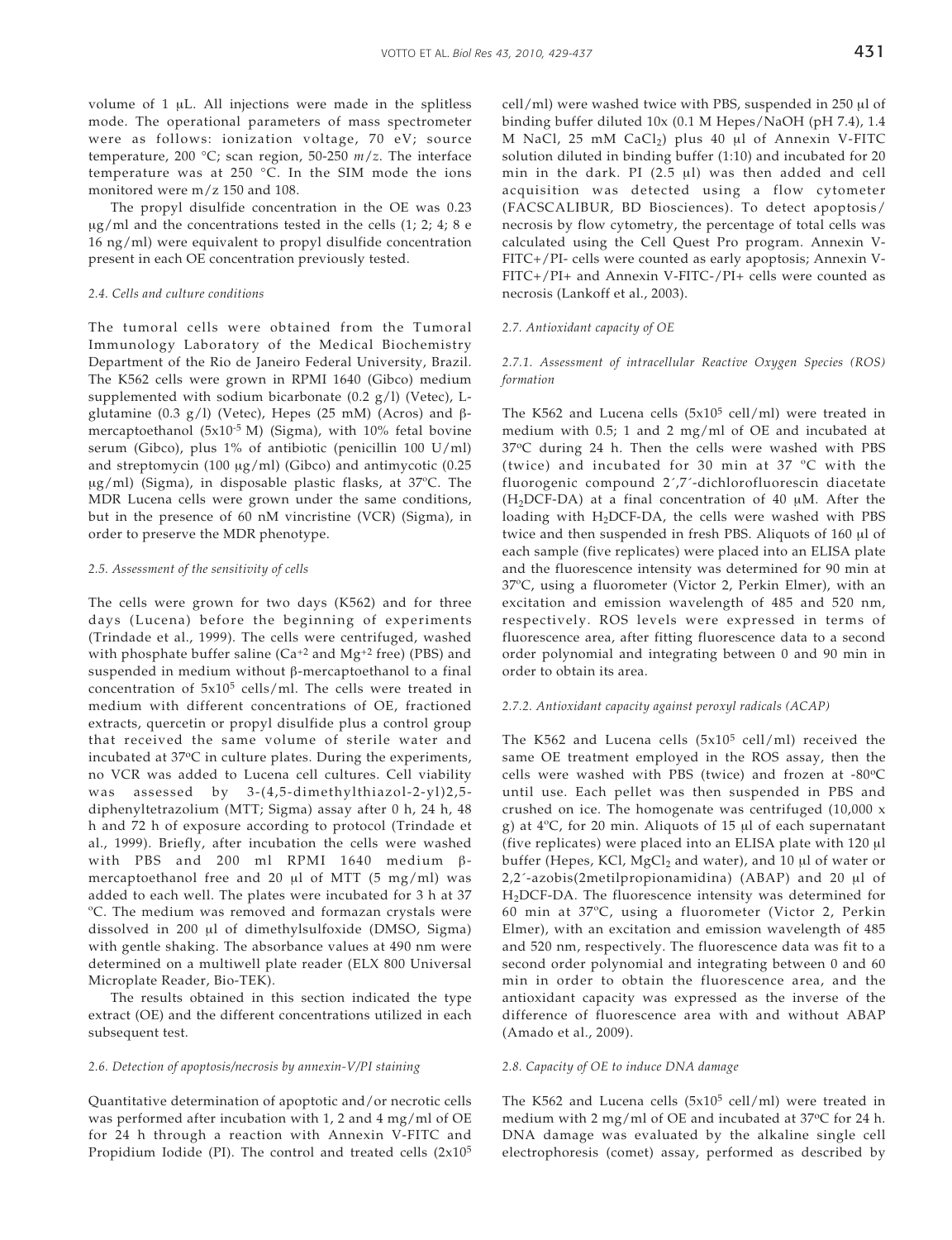Singh et al. (1988) and Steinert et al. (1998), with some modifications. An aliquot (80 μl) of cell suspension of each sample  $(5x10^5 \text{ cell/ml})$  was mixed with 60 μl of 1% low melting point agarose and added to fully frozen slides that had been covered with a layer of 1.5% normal melting point agarose. Following the solidification of the new layer, cells on the slides were lysed with (2.5 M NaOH, 0.1 M EDTA, 0.01 M Tris, 1% Triton X-100, and 10% dimethyl sulfoxide, pH 10) overnight at 4° C. Subsequently, samples were placed in the electrophoresis solution (300 mM NaOH and 1 mM EDTA, pH 13) for 30 min to allow DNA unwinding. Then, electrophoresis was performed for 20 min at 25 V (0.83 V/ cm) and 280 mA. Finally, the slides were neutralized with 0.4 M Tris buffer (pH 7.5), stained with 30 μL of Sybr Gold (1:10,000; Molecular Probes) and analyzed using a fluorescence microscope (Olympus BX50) connected to a CCD camera (Pro-Series, High Performance) and coupled to commercial software for image acquisition. A total of 50 nuclei were randomly selected and photographed on each slide. The nuclei were analyzed by CASP software and DNA damage was represented by Olive tail moment (OTM) (Konca et al., 2003).

## *2.9. Statistical analysis*

In all cases, three independent experiments were performed using triplicates in each experiment. Data are expressed as mean  $\pm$  standard error and analyzed with ANOVA followed by Tukey's multiple range test. Significance level was fixed at  $p < 0.05$ .

## 3. RESULTS

#### *3.1 Onion extracts characterization by GC-MS*

Figure 1 shows the general GC chromatography highlighting the separation of sulphur compounds of OE. We observed that most of the compounds were thiosulfinates and organosulfur compounds and are the same as observed in previous works (Seki et al., 2000; Teyssier et al., 2001). Some of them were 1,3-Dithiane, 2,2-dimethyl- **(1)**, 2-vinyl-1,3 dithiane **(2)**, diallyl disulphide **(3)**, 2-Ethylidene[1,3]dithiane **(4)**, 2,4-Dimethylthiophene **(5)**, [1,2,3,4]Tetrathiine **(6)**, 1- Propene, 1-(methylthio)-,(E)- **(7)**, 1-Propene, 1-(methylthio)- ,(Z)- **(8)**, 5-methylthiophen-3-ylamine **(9)**, thiophene, 2-ethyl-5-[(2-ethylbutyl)thio] **(10)** and dimethyl tetrasulphide **(11)**. Compounds belonging to other classes, such as phenols (Phenol, 2,6-bis(1,1-dimethylethyl)-4-methyl- **(12)** and carboxilic acids (1,2-Benzenedicarboxylic acid, bis(2 methylpropyl) Ester) **(13)** were also identified.

## *3.2. Assessment of the sensitivity of cells*

## *3.2.1 Sensitivity to OE*

Similar sensitivity results were obtained for both tumoral cell lines. The two lower concentrations of OE did not exhibit a significant difference in relation to the control cells. However, the concentration of 8 mg/ml was already cytotoxic at 24 h of treatment and the concentrations of 2 and 4 mg/ml were cytotoxic from 48 h of incubation (Fig. 2A,B).



**Figure 1:** OE chromatogram

Legend: GC-MS chromatogram of the OE (Zoom: region of the elution of the sulphur compounds).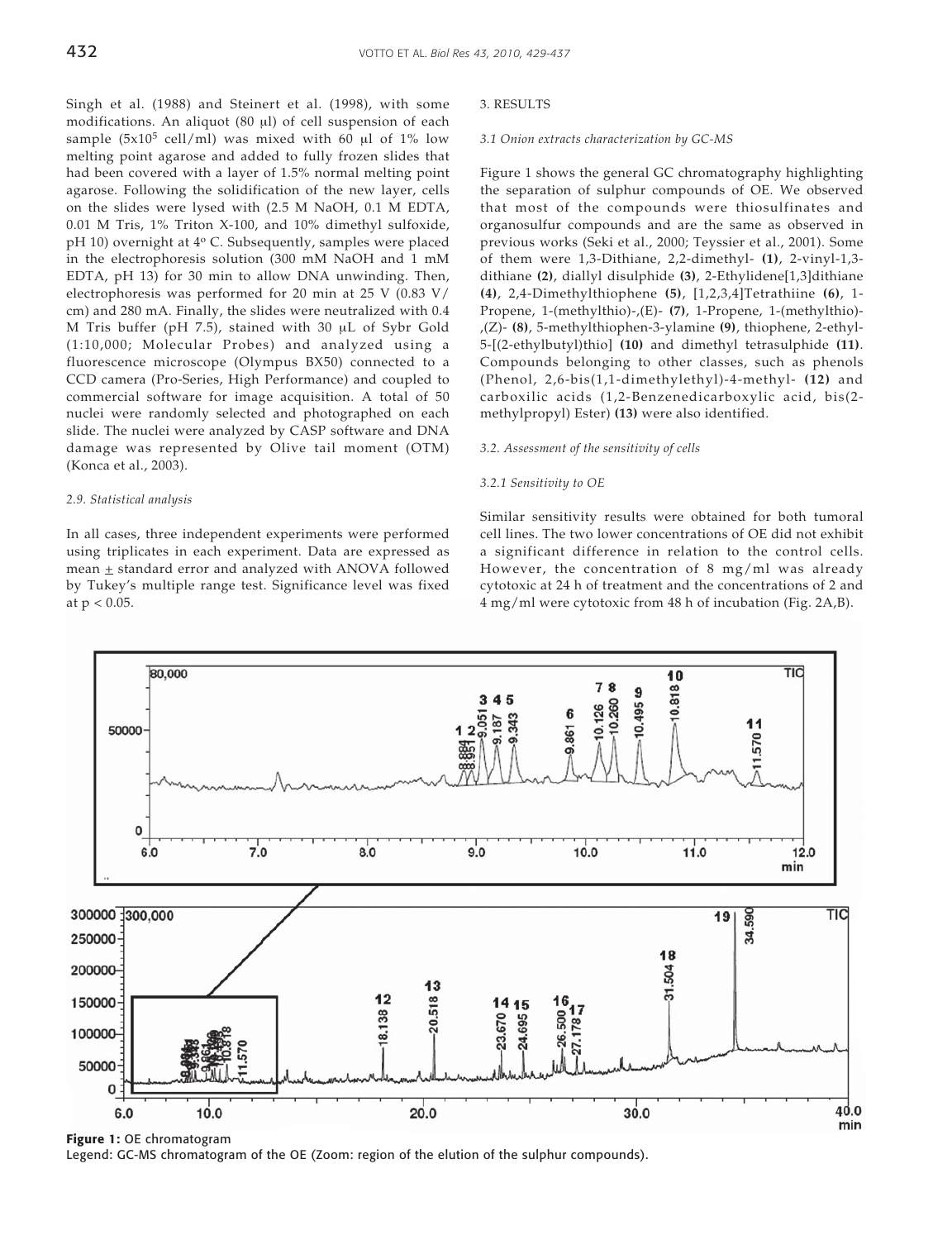## *3.2.2 Sensitivity to fractioned extracts*

Similar sensitivity results were obtained for both tumoral cell lines in all extracts tested. The aqueous and methanolic extracts showed a significant cytotoxic effect only in the highest concentration after 72 h of incubation (Fig. 3A-D). The ethyl acetate extract caused no significant cytotoxic effects at any concentration (Fig. 3E,F).



**Figure 2:** OE effect on cell viability

Legend: Optical density of viable of K562 (non MDR phenotype) cells (A) and Lucena (MDR phenotype) cells (B) by the MTT assay, immediately (0), 24, 48 and 72 h after exposure to different concentrations of OE. Data are expressed as mean + 1 standard error. \* indicates significant difference from the respective control at each exposure time (p<0.05).





Legend: Optical density of viable of K562 and MDR Lucena cells by the MTT assay, immediately (0), 24, 48 and 72 h after exposure to different concentrations of fractioned extracts. (A) K562 and (B) Lucena cells exposed to aqueous fraction; (C) K562 and (D) Lucena cells exposed to methanolic fraction; and (E) K562 and (F) Lucena cells exposed to ethyl acetate fraction. Data are expressed as mean + 1 standard error. \* - indicates significant difference from the respective control at each exposure time (p<0.05).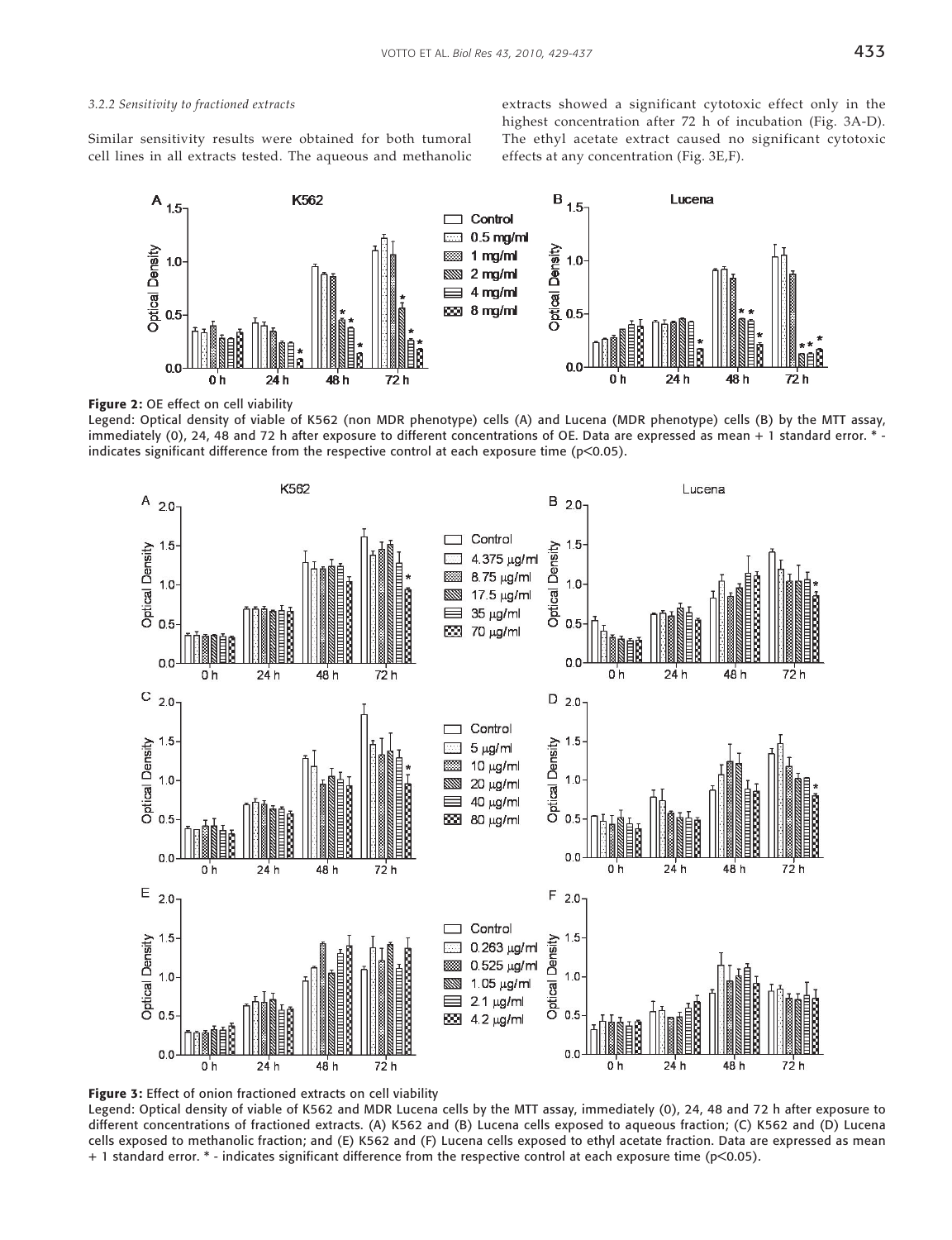### *3.2.3 Sensitivity to quercetin and propyl disulfide*

Since quercetin derivatives comprised more than 90% of the total flavonol content in onions (Slimestad et al., 2007) and quercetin was identified and quantified in the extract (Fig. 4A); the sensitivity to quercetin of the cells was evaluated.

On the other hand, the present OE showed several sulphur compounds and considering that propyl disulfide is one of the most important compounds in onion (Teyssier et al., 2001) it was determined and quantified in the SIM mode. Figure 4B shows a chromatogram of standard solution with 0.5 mg/L propyl disulfide (4B1) and a chromatogram of the determination of propyl disulfide in the OE (4B2). The same figure also shows the mass spectrum (4B3).

No significant cytotoxic effects were observed in either cell line treated with quercetin (Fig. 5A,B) or propyl disulfide (Fig. 5C,D).

## *3.3. Detection of apoptosis/necrosis provoked by OE*

In the K562 cells, a significant increase in the percentage of apoptotic cells at a concentration of 4 mg/ml of OE was observed when compared to the control (Fig. 6A). The Lucena cells showed a significant increase in the percentage of necrotic cells at the same concentration (Fig. 6B).

#### *3.4. Antioxidant capacity of OE*

A significant decrease in ROS levels was verified in both cell lines at a concentration of 2 mg/ml in relation to respective controls (Fig. 7A). However, a significant increase in the ACAP value at a concentration of 2 mg/ml was only verified in the K562 cells when compared to the control (Fig. 7B).

#### *3.5. DNA damage*

The cell lines exhibited significant DNA damage at a concentration of 2 mg/ml of OE when compared to respective controls, and this effect was similar for both cell lines (Fig. 8).

#### 4. DISCUSSION

Based on the potential properties of onion, this work began analyzing OE effects on MDR and non-MDR erythroleukemic cell lines. The results clearly demonstrate the cytotoxic capacity of OE. This led us to investigate which fraction or compounds of the extract is responsible for the cytotoxic effect. However, neither the fractioned extracts (aqueous, methanolic and ethyl acetate) or the purified compounds (quercetin and propyl disulfide) showed effects comparable





Legend: Chromatograms of quercetin (A) and propyl disulfide (B). Quercetin standard 1 mg/L (line) and OE (dotted line) (A3); and UV-vis absorbing spectrograms of (A1) quercetin standard and (A2) OE; and chromatogram of standard solution with 0.5 mg/L of propyl disulfide (B1), sample analyses (B2) and spectrum of the standard solution in the full scan mode (B3).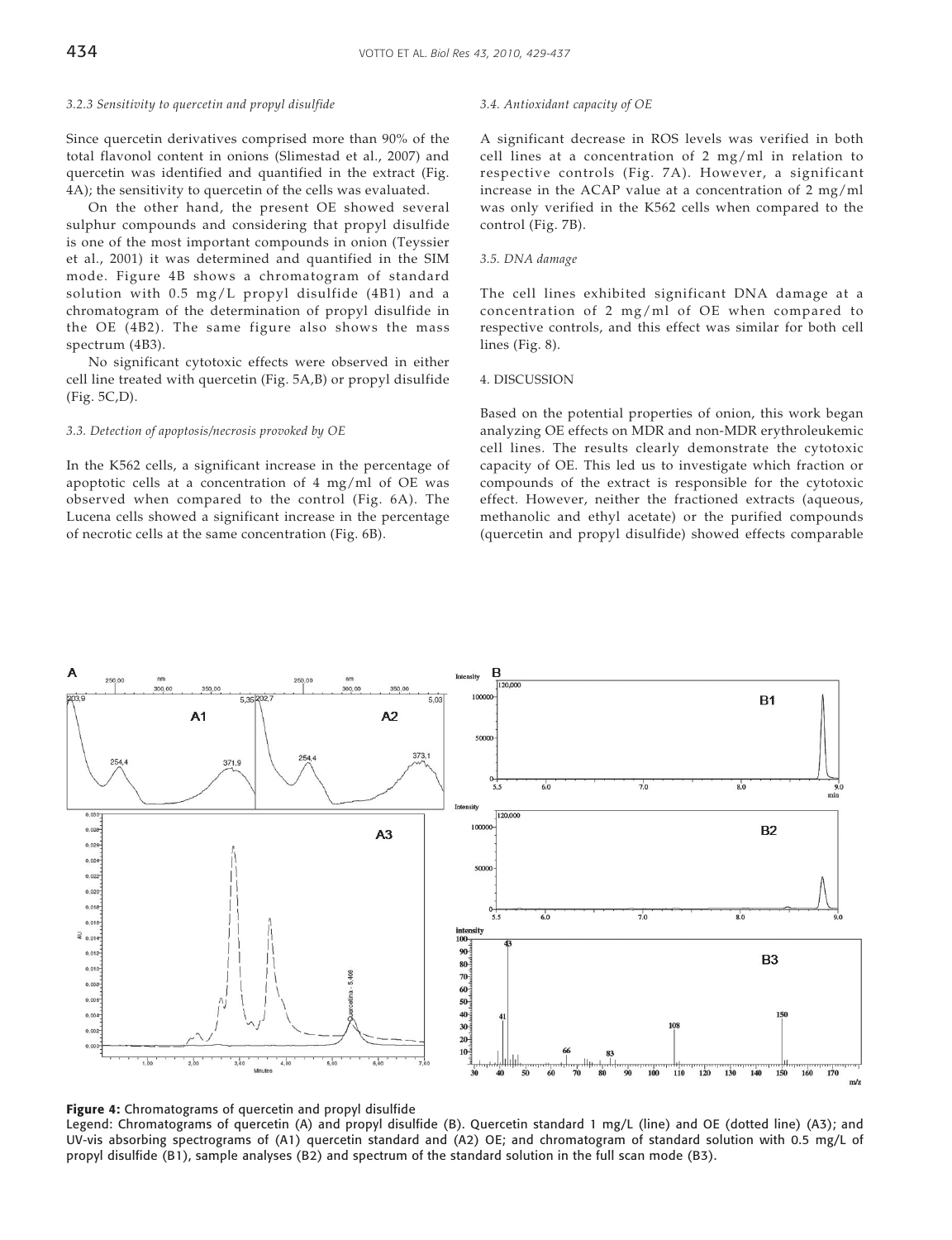to OE. Only some fractions presented significant effects, but in higher concentrations and with longer exposure time. These results suggest that the OE effect could be the result of synergistic action of several compounds. Hollman et al. (1997) demonstrated that conjugating quercetin with glucose enhanced its absorption from the small gut. According to Teyssier et al. (2001), sulphur compounds and glycosides of quercetin are present simultaneously in onion and the modulating effect of onion consumption on drugmetabolizing enzymes could be attributed partly to the sulphur compounds. Therefore, the bioavailability of quercetin could be better when ingested through the onion and the different components present in onion probably have an additive action.



**Figure 5:** Effect of quercetin and propyl disulfide on cell viability

Legend: Optical density of viable of K562 and MDR Lucena cells by the MTT assay, immediately (0), 24, 48 and 72 h after exposure to different concentrations of two onion compounds (quercetin or propyl disulfide). (A) K562 and (B) Lucena cells exposed to quercetin; and K562 (C) and (D) Lucena cells exposed to propyl disulfide. Data are expressed as mean + 1 standard error. \* - indicates significant difference from the respective control at each exposure time (p<0.05).



**Figure 6:** Apoptosis and necrosis

Legend: Quantification of cell death (%) by apoptosis and/or necrosis in K562 (A) and Lucena (B) cell lines exposed for 24 h to 1, 2 and 4 mg/ml of OE. Data are expressed as mean + standard error. \* - indicates significant difference from the respective control (p<0.05).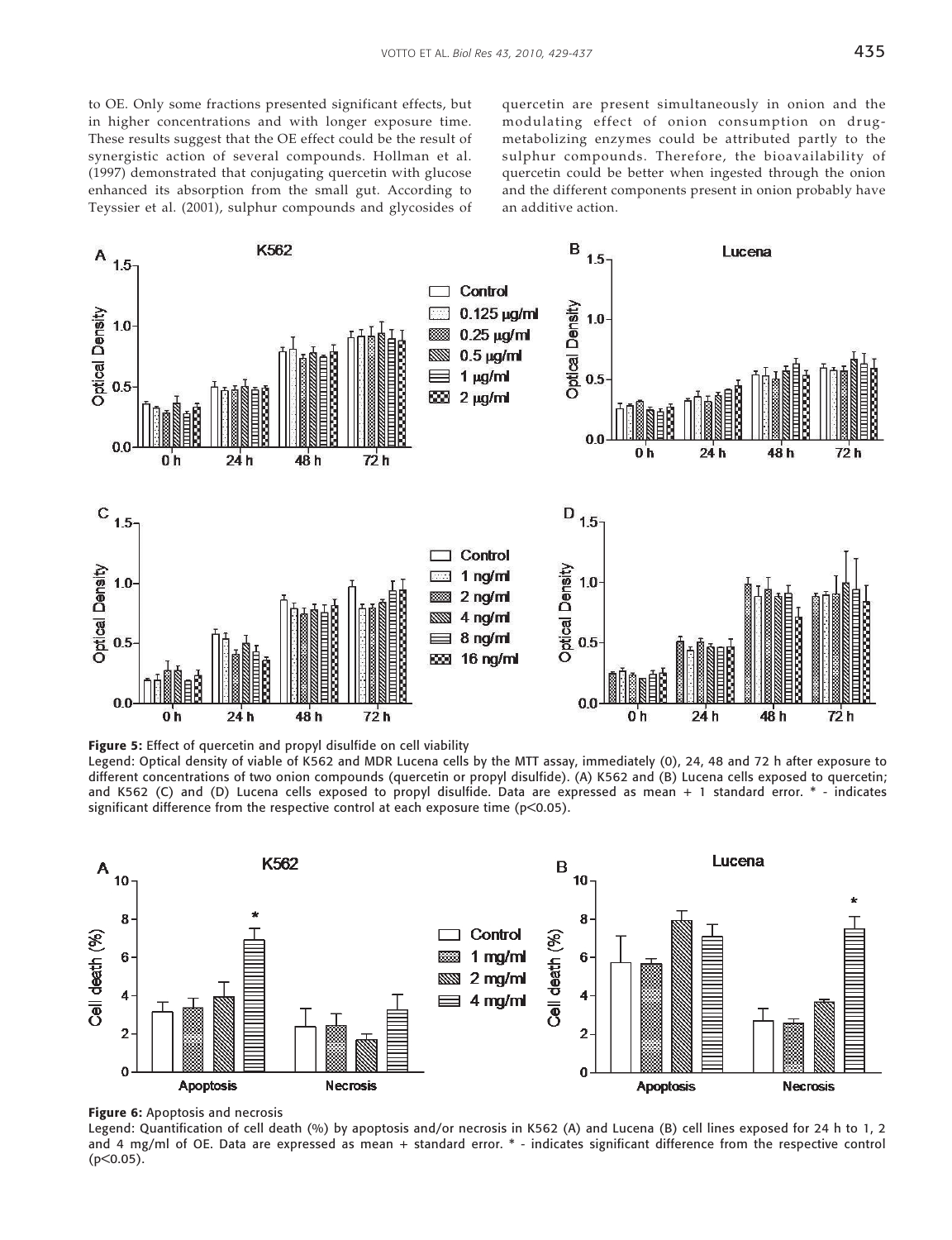

Figure 7. ROS and ACAP

Legend: Reactive oxygen species (ROS) production (A) and antioxidant capacity against peroxil radicals (ACAP) (B) in K562 and Lucena cells exposed for 24 h to 0.5, 1 and 2 mg/ml of OE. Data are expressed as mean + standard error. \* - indicates significant difference from the respective control (p<0.05).



**Figure 8:** DNA damage

Legend: Quantification of DNA damage expressed by Olive tail moment (OTM) values in K562 (A) and Lucena (B) cell lines exposed for 24 h to 2 mg/ml of OE. Data are expressed as mean + standard error. \* - indicates significant difference from the respective control (p<0.05).

The results demonstrating that OE was cytotoxic in both K562 and Lucena cell lines, irrespective of MDR phenotype, are very important. Considering that drug resistance, both primary and acquired, is a major obstacle to advances in cancer chemotherapy, the identification of new substances with anti-MDR properties is urgently required (Fernandes et al., 2003). The capacity to overcome resistance mechanisms has been attributed to a few compounds, such as: the tripterpenes, betulinic, oleanolic (OA) and pomolic acids (PA), isolated from *Physocarpus intermedius, Licania tomentosa* and *Chrysobalanus icaco*, respectively. The OA was almost equally cytotoxic to Lucena cells overexpressing Pgp in comparison to their K562 sensitive counterpart, and the PA was highly effective in inhibiting the growth of both cell lines (Fernandes et al., 2003). As well, the lupane triterpene lup-28-al-20(29)-en-3-one, a synthetic product, was found to be a selective anti-leukemia compound and effective not only to K562 parental leukemia cells, but also to drug-resistant leukemia cells, producing similar cytotoxic effects (Hata et

al., 2003). Fernandes et al. (2005), using HL-60 cells, showed that PA induced apoptosis by alteration of the mitochondrial membrane potential.

In this work the capacity of OE to induce apoptosis in K562 cells was verified. Other compounds of natural origin are also capable of inducing apoptosis in K562 or other leukemic cell lines as HL-60, ML-1, U937 and DS-19 (Jing et al., 1999; Ye et al., 2005; Huang et al., 2005; Sreekanth et al., 2007). However in the present study, an increase in apoptotic cells was verified only in the K562 cells while the Lucena cells presented a significant increase in the percentage of necrotic cells. The death of the Lucena cells by necrosis might be explained by the data that show that Pgp, which is over-expressed in MDR cells, may provide resistance to programmed cell death (Ruefli and Johnstone, 2003).

As mentioned before, NPTS suppresses the growth of HL-60 cells through the induction of apoptosis initiated by oxidative stress (Chang et al., 2005), suggesting an oxidant property associated with onion. However, based on the results obtained in this work, an antioxidant capacity for OE was verified, suggesting that oxidative stress is not involved in the induction of cell death. Although only the K562 cells have shown a significant increase in ACAP, the antioxidant capacity of OE can be argued because Lucena cells present a higher basal antioxidant capacity, which can explain this effect in these cells.

Others authors have also observed the antioxidant capacity of onion. Sujatha and Srivinas (1995) showed that the aqueous extract of *Allium cepa* inhibited lipid peroxidation (LPO) in human erythrocyte membrane. Similarly, Helen et al. (2000) verified a decrease in the LPO levels in liver, lung and heart of onion oil and nicotine treated rats and that this treatment increased activity of scavenging enzymes, such as catalase and superoxide dismutase (SOD) in all the tissues studied. El-Demerdash et al. (2005) showed that onion juice increased the activity of glutathione S-transferase antioxidant enzyme (GST) in rats with induced diabetes, which might be one of the defense mechanism in these animals to detoxify or neutralize the toxic metabolites generated in liver by diabetes. According to Park et al. (2009), the methanolic extract of onion attenuates ischemia/hypoxia-induced apoptosis in heart-derived H9c2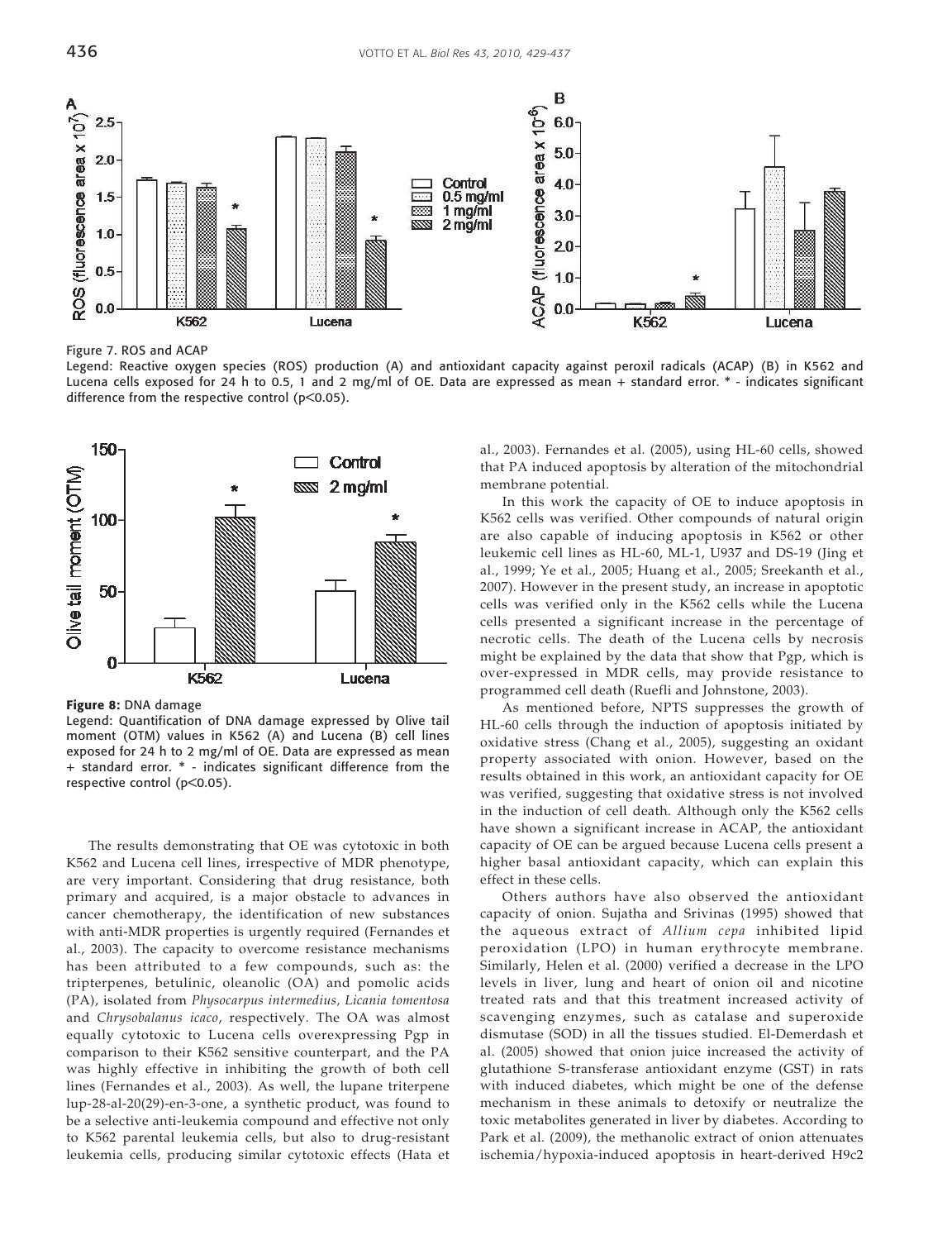cells and in rat hearts, through, at least in part, an antioxidant effect. Nuutila et al. (2003) affirm that the phenolic compounds of *Allium* plants contribute to their antioxidant properties. Moreover, it is interesting to remember that the OE utilized in this work contain quercetin, the major flavonol present in the onion (Prakash et al., 2007; Bonaccorsi et al., 2008), and that these compounds have a good correlation with antioxidant capacity (Santas et al., 2008).

The fact that OE did not provoke oxidative stress may explain the lack of resistance of the MDR cell line to this treatment. Trindade et al. (1999) showed that K562 and Lucena cells possess different sensitivities to UVA radiation, which causes damage in cells and tissues preferentially by oxidative stress. These authors demonstrated that MDR cells were very resistant to treatment and also to hydrogen peroxide. However, when the cell lines were exposed to UVB and UVC, which have DNA as preferential cellular target (Beer et al., 1993), the sensitivity was similar in both cell lines. Besides, Trindade et al. (2000) utilizing photodynamic action by methylene blue, which is well known for its capacity to strongly bind DNA (Floyd et al., 2004), demonstrated similar sensitivity among these and others cell lines. In this work we have shown the same sensitivity in both cell lines, supported also by similar DNA damage.

Thus, according to the results obtained in this work, it is possible to suggest that there is a synergistic effect of OE when compared to fractioned extracts and compounds. Its antioxidant capacity suggest that oxidative stress is not involved in the induction of cell death, and that the capacity to induce cell death by apoptosis in K562 cells or necrosis in Lucena cells might be due to DNA damage. It is important to note that OE was cytotoxic in both tumoral cell lines, irrespective of MDR phenotype, that permits also to suggest an anti-MDR action of OE.

#### ACKNOWLEDGEMENTS

This work was supported by the Programa de Pós-graduação em Ciências Fisiológicas - Fisiologia Animal Comparada (FURG). B.S.D. received a fellowship from PBIC program (CNPq). We are thankful to Jorge Alberto Castro Benitez and Robert Tew Boyle for revision of the manuscript.

#### **REFERENCES**

- AMADO LL, GARCIA ML, RAMOS PB, FREITAS RF, ZAFALON B, FERREIRA JLR, YUNES JS, MONSERRAT JM (2009) A method to measure total antioxidant capacity against peroxyl radicals in aquatic organisms: application to evaluate microcystins toxicity. Sci Total Environ 407: 2115-2123.
- AUGUSTI KT (1996) Therapeutic values of onion and garlic. J Exp Biol 34: 634-640.
- BEER JZ, OLVEY KM, MILLER SA, THOMAS DP, GODAR DE (1993) Non-nuclear damage and cell lysis are induced by UVA, but not UVB or UVC, radiation in three strains of L5178Y cells. Photochem Photobiol 58: 676-681.
- BONACCORSI P, CARISTI C, GARGIULLI C, LEUZZI U (2008) Flavonol glucosides in *Allium* species: A comparative study by means of HPLC-DAD-ESI-MS-MS. Food Chem 107: 1668-1673.
- BOREK C (2005). Antioxidants and the prevention of hormonally regulated cancer. Pract med 2: 346-352.
- BRAGA F, AYRES-SARAIVA D, GATTASS CR, CAPELLA MAM (2007) Oleanolic acid inhibits the activity of the multidrug resistance protein ABCC1 (MRP1) but not of the ABCB1 (P-glycoprotein): Possible use in cancer chemotherapy. Cancer Lett 248: 147-152.
- CHANG H-S, YAMATO O, YAMASAKI M, KO M, MAEDE Y (2005) Growth inhibitory effect of alk(en)yl Thiosulfates derived from onion and garlic in human immortalized and tumor cell lines. Cancer Lett 223: 47-55.
- CORZO-MARTÍNEZ M, CORZO N, VILLAMIEL M (2007) Biological properties of onions and garlic. Trends Food Sci Technol 18: 609-625.
- EL-DEMERDASH FM, YOUSEF MI, ABOU EL-NAGA NI (2005) Biochemical study on the hypoglycemic effects of onion and garlic in alloxan-induced diabetic rats. Food and Chemical Toxicol 43: 57-63.
- FERNANDES J, CASTILHO RO, DA COSTA MR, WAGNER-SOUZA K, KAPLAN MAC, GATTASS CR (2003) Pentacyclic triterpenes from Chrysobalanaceae species: cytotoxicity on multidrug resistant and sensitive leukemia cell lines. Cancer Lett 190: 165-169.
- FERNANDES J, WEINLICH R, CASTILHO RO, KAPLAN MAC, AMARANTE-MENDES GP, GATTASS CR (2005) Pomolic acid triggers mitochondria-dependent apoptotic cell death in leukemia cell line. Cancer Lett 219: 49-55.
- FLOYD RA, SCHNEIDER JR JE, DITTMER DP (2004) Methylene blue photoinactivation of RNA viruses. Antiviral Res 61: 141-151.
- FORD JM, HAIT WN (1990) Pharmacology of drugs that alter multidrug resistance in cancer. Pharmacology 42: 155-199.
- FURLONG EB, BAISCH ALM, COLLA E, SOARES LAS (2003) Avaliação do potencial de compostos fenólicos em tecidos vegetais. Revista Vetor 13: 105-114.
- GOTTESMAN MM, PASTAN I (1993) Biochemistry of multidrug resistance mediated by the multidrug transporter. Annu Rev Biochem 62: 385-427.
- HATA K, HORI K, OGASAWARA H, TAKAHASHI S (2003) Antileukemia activities of Lup-28-al-20(29)-en-3-one, a lupane triterpene. Toxicol Lett 143: 1-7.
- HELEN A, KRISHNAKUMAR K, VIJAYAMMAL PL, AUGUSTI KT (2000) Antioxidant effect of onion oil (*Allium cepa*. Linn) on the damages induced by nicotine in rats as compared to alpha-tocopherol. Toxicol Lett 116: 61-68.
- HOLLMAN PC, VAN-TRIJP JM, BUYSMAN MN, VAN-DER-GAAG MS, MENGELERS MJ, DEVRIES JH, KATAN MB (1997) Relative bioavailability of the antioxidant .avonoid quercetin from various foods in man. FEBS Letters 418: 152-156.
- HUANG WW, YANG JS, LIN CF, HO WJ, LEE MR (2005) Pycnogenol induces differentiation and apoptosis in human promyeloid leukemia HL-60 cells. Leukemia Res 29: 685-692.
- JING Y, NAKAJO S, XIA L, NAKAYA K, FANG Q, WAXMAN S, HAN R (1999) Boswellic acid acetate induces differentiation and apoptosis in leukemia cell lines. Leukemia Res 23: 43-50.
- KONCA K, LANKOFF A, BANASIK A, LISOWSKAB H, KUSZEWSKI T, GOZDZ S, KOZA Z, WOJCIK A (2003) A cross-platform public domain PC image-analysis program for the comet assay. Mutat Res 534: 15-20.
- LANKOFF A, BANASIK A, OBE G, DEPERAS M, KUZMINSKI K, TARCZYNSKA M, JURCZAK T, WOJCIK A (2003) Effect of microcystin-LR and cyanobacterial extract from Polish reservoir of drinking water on cell cycle progression, mitotic spindle, and apoptosis in CHO-K1 cells. Toxicol Appl Pharmacol 189: 204-213.
- NUUTILA AM, PUUPPONEN-PIMIÄ R, AARNI M, OKSMAN-CALDENTEY, K-M (2003) Comparison of antioxidant activities of onion and garlic extracts by inhibition of lipid peroxidation and radical scavenging activity. Food Chem 81: 485-493.
- PARK S, KIM M, LEE DH, LEE SH, BAIK EJ, MOON C, PARK SW, KO EY, OH S, JUNG Y (2009) Methanolic extract of onion (Allium cepa) attenuates ischemia/hypoxia-induced apoptosis in cardiomyocytes via antioxidant effect. Eur J Nutr 48: 235-242.
- PRAKASH D, SINGH BM, UPADHYAY G (2007) Antioxidant and free radical scavenging activities of phenols fromonion (*Allium cepa*). Food Chem 102: 1389-1393.
- ROLDÁN E, SÁNCHEZ-MORENO C, DE ANCOS B, CANO MP (2008) Characterisation of onion (*Allium cepa* L.) by-products as food ingredients with antioxidant and antibrowning properties. Food Chem 108: 907-916.
- RUEFLI AA, JOHNSTONE RW (2003) A role for P-glycoprotein in regulating cell growth and survival. Clin Appl Immunol Rev 4: 31-47.
- RUMJANEK VM, LUCENA M, CAMPOS MM, MARQUES-SILVA VM, MAIA RC (1994) Multidrug resistance in leukemias: the problem and some approaches to its circumvention. Ciênc Cult 46: 63-69.
- SALEHEEN D, ALI SA, YASINZAI MM (2004) Antileishmanial activity of aqueos onion extract in vitro. Fitoterapia 75: 9-13.
- SANTAS J, CARBÓ R, GORDON MH, ALMAJANO MP (2008)